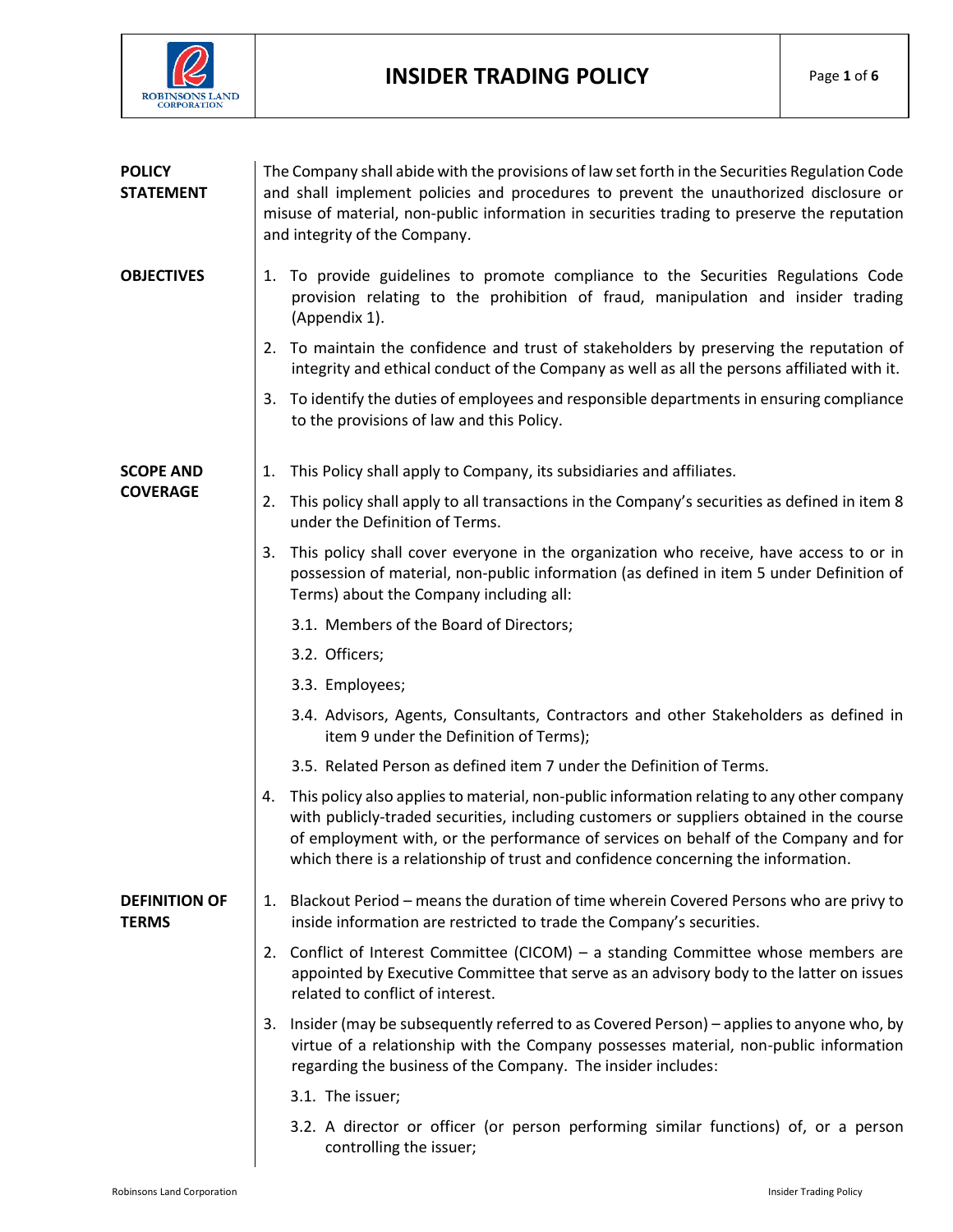

- 3.3. A person whose relationship or former relationship to the issuer gives or gave him access to material information about the issuer or the security that is not generally available to the public;
- 3.4. A government employee, or director, or officer of an exchange, clearing agency and/or self-regulatory organization who has access to material information about an issuer or a security that is not generally available to the public;
- 3.5. A person who learns such information by a communication from any of the foregoing insiders; or
- 3.6. Co-habitants like the Insider's spouse or relatives by affinity or consanguinity within the second degree, legitimate or common-law.
- 4. Insider Trading refers to:
	- 4.1. Buying or selling of a security, in breach of a fiduciary duty or other relationship of trust and confidence, while in possession of material, non-public information about a security;
	- 4.2. Disclosing or "tipping" material, non-public information to others or recommending the purchase or sale of securities on the basis of such information; or
	- 4.3. Assisting someone who is engaged in any of the above activities.
- 5. Material Information an information is deemed material if there is a reasonable likelihood that it would be considered important to an investor in making a decision to buy, sell or hold a security or where the fact is likely to have a significant effect on the market price of the security. Material information can be positive or negative and can relate to virtually any aspect of the company's business or to any type of security – debt or equity. Material information includes, but not limited to:
	- 5.1. Financial information:
		- 5.1.1. Financial results;
		- 5.1.2. Financial liquidity problems;
		- 5.1.3. Projections of future earnings or losses or changes in such projections;
		- 5.1.4. Creation of a significant reserve or write-off/significant adjustment to the financial statements;
	- 5.2. Investments or Divestments:
		- 5.2.1. Acquisition/Divestitures/Joint Venture;
		- 5.2.2. News of a pending proposed merger;
		- 5.2.3. News of a significant sale of assets;
		- 5.2.4. New significant equity investments or debt offerings;
	- 5.3. Information affecting equity:
		- 5.3.1. Stock buy-backs;
		- 5.3.2. Stock splits;
		- 5.3.3. Public or private sale of company securities;
		- 5.3.4. Dividend declaration and changes in dividend policy;
	- 5.4. Change in the corporate structure such as a re-organization or major changes in key senior management positions;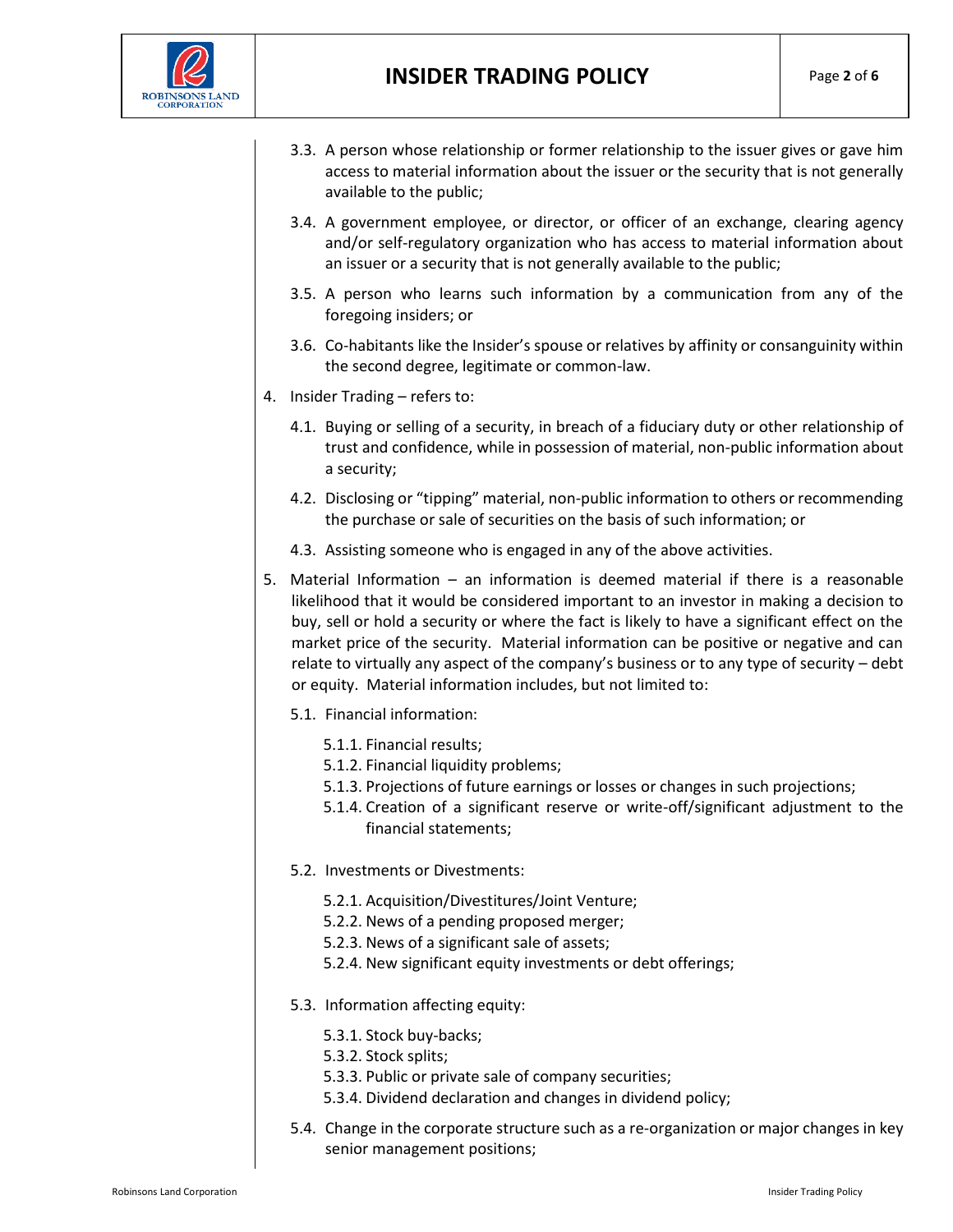

- 5.5. Significant changes in corporate objectives;
- 5.6. Significant projects or product developments;
- 5.7. Significant litigation exposure;
- 6. Material, non-public information any material information that:
	- 6.1. Has not been generally disclosed to the public that would likely affect the market price of the security after being disseminated to the market and the lapse of a reasonable time for the market to absorb the information.
	- 6.2. Would be considered by a reasonable person important under the circumstances in determining his course of action whether to buy, sell or hold a security.
- 7. Related Person includes:
	- 7.1. Co-habitants like the person's spouse, children and anyone else living the household; a person's parent or sibling may be considered a Related Person if living in the same household;
	- 7.2. Controlled Parties like any legal entities where the Person has control including, but not limited to:
		- 7.2.1. Partnerships of which the Person is a partner;
		- 7.2.2. Trusts of which the Person is a trustee;
		- 7.2.3. Estates of which the Person is an executor.
- 8. Securities are shares, participation or interests in a corporation or in a commercial enterprise or profit-making venture and evidenced by a certificate, contract, instrument, whether written or electronic in character:
	- 8.1. Shares of stock, bonds, debentures, notes, evidences of indebtedness, asset-backed securities;
	- 8.2. Investment contracts, certificates of interest or participation in a profit sharing agreement, certificates of deposit for a future subscription;
	- 8.3. Derivatives like option and warrants;
	- 8.4. Certificates of assignments, certificates of participation, trust certificates, voting trust certificates or similar instruments;
	- 8.5. Proprietary or non-proprietary membership certificates in corporations; and
	- 8.6. Other instruments that may in the future be determined by the Securities and Exchange Commission.
- 9. Stakeholders the Company's customers, employees, suppliers, financiers, government and business partners, including the communities and environment it operates in, all of whom are important to a successful business.
- 10. Tipping the act of providing material, non-public information about a publicly-traded company to a person who is not authorized to have the information.
- 11. Trading Day time when the [stock exchange](http://www.investorwords.com/4733/stock_exchange.html) is [open](http://www.investorwords.com/3432/open.html) and [available](http://www.investorwords.com/8894/available.html) for [making](http://www.investorwords.com/2925/maker.html) [trades;](http://www.investorwords.com/5014/trade.html) generally on weekdays between normal [business](http://www.investorwords.com/623/business.html) [hours.](http://www.investorwords.com/9966/hour.html)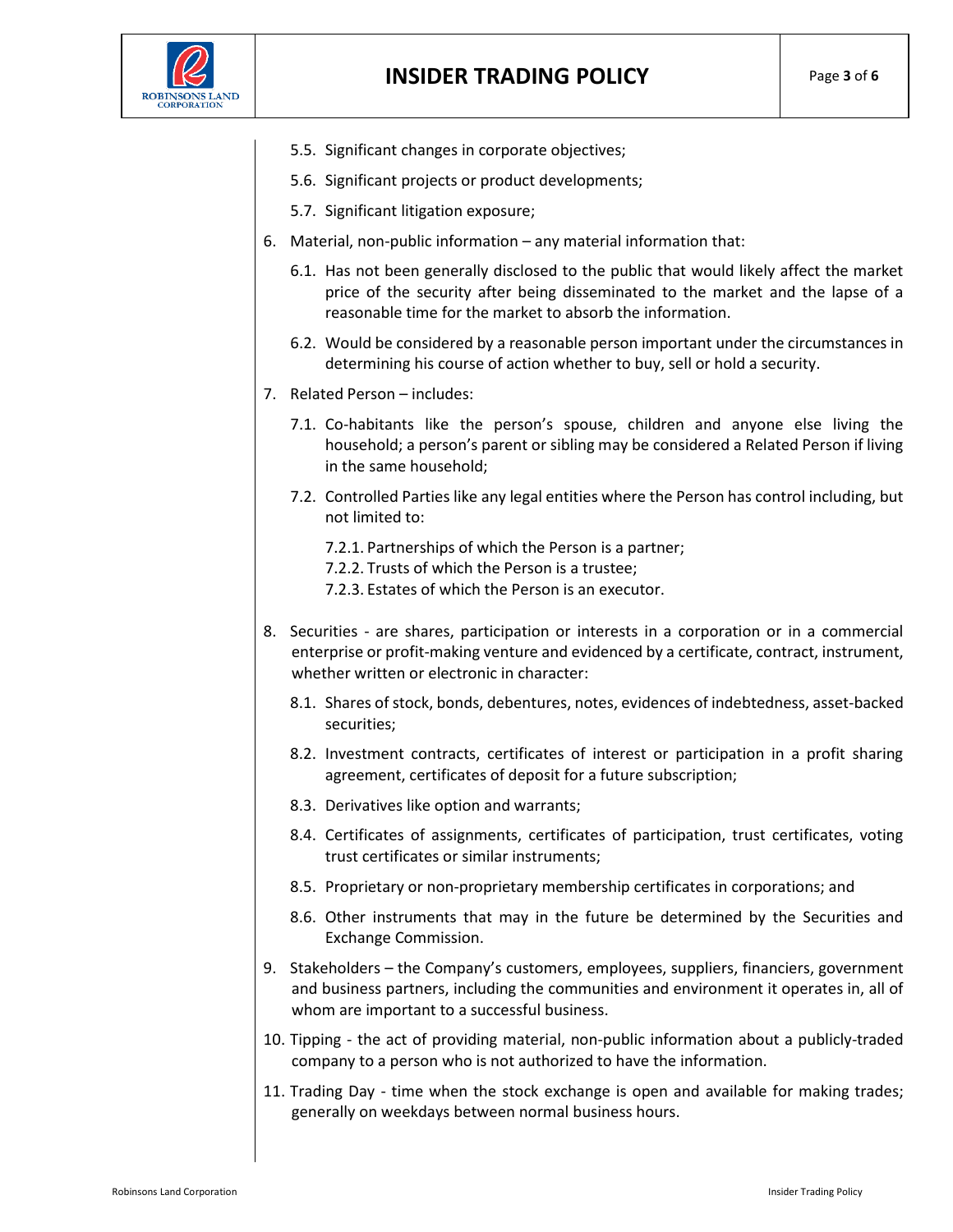

- **POLICIES** 1. "Insider Trading" or trading of the Company's securities or any other publicly-listed company while the employee is in the possession of material, non-public information is prohibited. No employee who is aware of any material, non-public information concerning the Company or a third party with whom the Company does business, shall engage in any transaction in the Company's or such third party's securities, including any offer to purchase or sell, during the Blackout Period.
	- 2. Confidentiality of non-public information should be strictly observed.
		- 2.1. Employees should not discuss internal Company matters or developments with anyone outside the Company, except as required in the performance of their regular employment duties, nor should Company matters be discussed in public or quasipublic areas where conversations may be overheard.
		- 2.2. Inquiries about the Company, which may be made by the financial press, investment analysts or others in the financial community should be directed or referred to the designated individuals authorized by the Company.
	- 3. "Tipping" or the unauthorized disclosure of any material, non-public information acquired in connection with the relationship with the Company is prohibited. No employee shall disclose or "tip" material, non-public information where such information may be used for another person's benefit by trading in the securities of the Company to which such information relates, nor shall an employee make any recommendations, offer assistance or express any opinions as to trading in the Company's securities to any person on the basis of material, non-public information.
	- 4. To help establish a diligent effort to avoid improper transaction (or even appearance of an improper conduct), Covered Persons are strictly prohibited from trading the Company's securities during the following Blackout Periods:
		- 4.1. Five (5) trading days before and two (2) trading days after the disclosure of the defined periodic reportorial requirements required by the Securities and Exchange Commission (SEC), Philippine Stock Exchange (PSE) and the Philippine Dealing Exchange Corporation (PDEX). The Blackout Period apply regardless of the issuance or receipt of the Blackout Period reminder notice.
		- 4.2. Two (2) trading days after the disclosure of any material information other than Item 4.1 above. The Corporate Secretary shall issue an Office Bulletin to affected individuals for special Blackout Periods that may be imposed from time to time.
	- 5. When in doubt, all Covered Persons who from time to time possess material, non-public information about potentially market-affecting activities or information should consult the Office of the Compliance Officer about any plan to trade on securities to ensure compliance with this Policy.
	- 6. All Covered Person's shall report the trading of the Company's shares to the Office of the Corporate Secretary not later than one (1) trading day after the occurrence of the event. The office of the Corporate Secretary shall file the required disclosure to comply with reporting requirements of the PSE and the SEC within the prescribed period.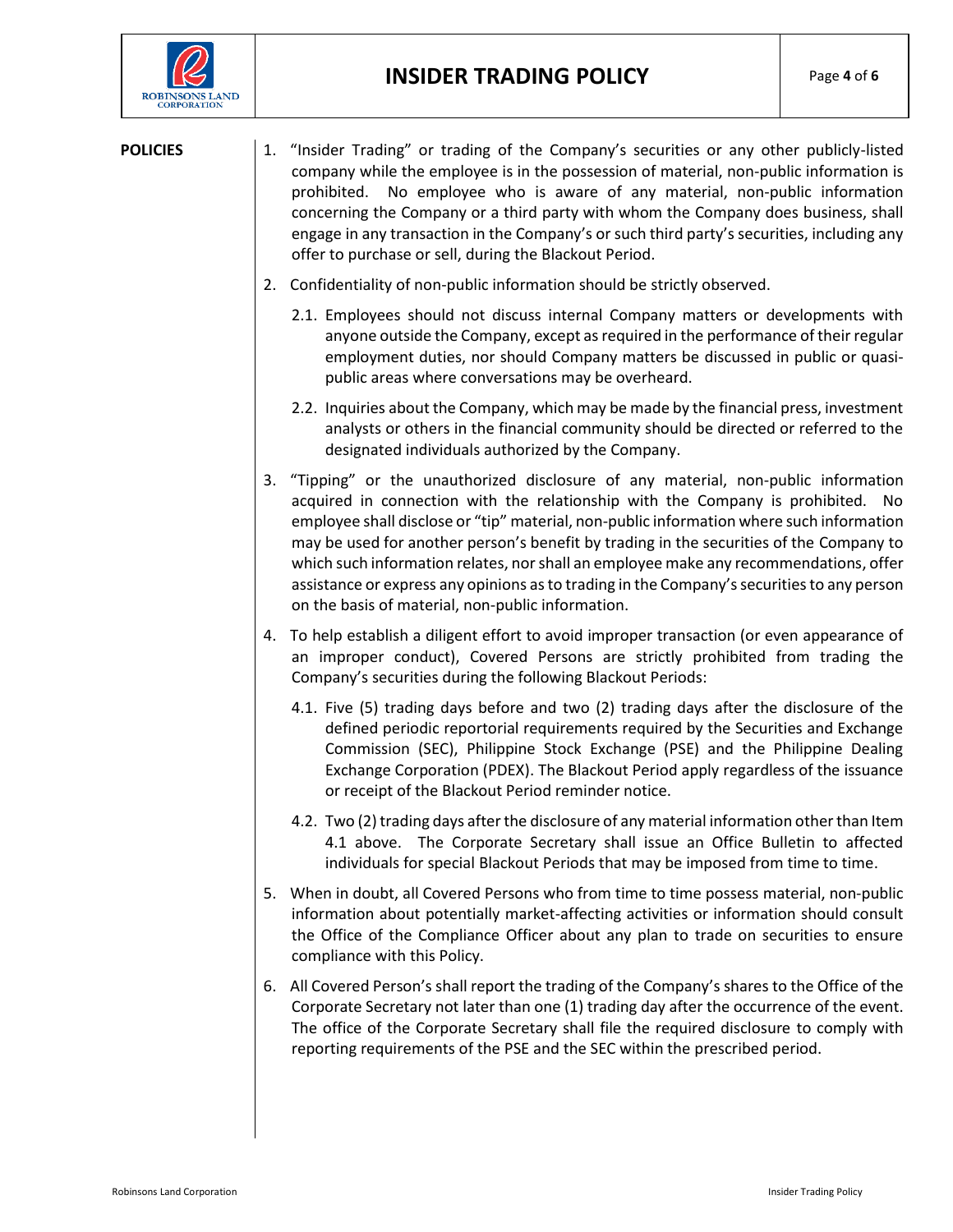

## **INSIDER TRADING POLICY** Page **<sup>5</sup>** of **<sup>6</sup>**

## **RESPONSIBILITIES** 1. All Covered Persons shall be responsible for:

- 1.1. Understanding and complying with this Policy and applicable provisions of law;
- 1.2. Abiding to the ethical and legal obligation to maintain confidentiality of material, non-public information;
- 1.3. Maintaining files securely and avoiding storing information in computer systems that can be accessed by other individuals;
- 1.4. Avoiding the discussion of confidential matters in areas where the conversation could possibly be overheard;
- 1.5. Not engaging in activities that may result to inadvertent disclosure of material, nonpublic information or Company affairs;
- 1.6. Restricting the copying and distribution of sensitive documents within the Company;
- 1.7. Seeking guidance from the Compliance Officer in case of doubt about a planned trading in Company securities;
- 1.8. Avoiding improper trading by exercising appropriate judgement in any trade of Company securities. Covered persons should carefully consider how the trade may be construed with the benefit of hindsight;
- 1.9. The actions or violations of Related Persons like family members, co-habitants and controlled parties.
- 2. The BU HR / CHR shall be responsible for orienting new employees and assisting the Company in implementing this policy.
- 3. The Controllership Department shall be responsible for ensuring that undisclosed financial information is kept confidential.
- 4. The Corporate Secretary shall be responsible for reminding Covered Persons of the Blackout Period.
- 5. The Compliance Officer shall be responsible for:
	- 5.1. Circulating the Policy to all employees;
	- 5.2. Assisting the Company in the implementation of the Policy;
	- 5.3. Guiding Covered Persons on the assessment whether a planned trading may be construed as Insider Trading;
	- 5.4. Coordinating with the Corporate Secretary regarding compliance requirements, changes in the requirements, recommendations and amendments necessary to comply with such requirements.
- 6. The General Counsel Group shall be responsible for providing legal advice and help in legal proceedings should there be any.